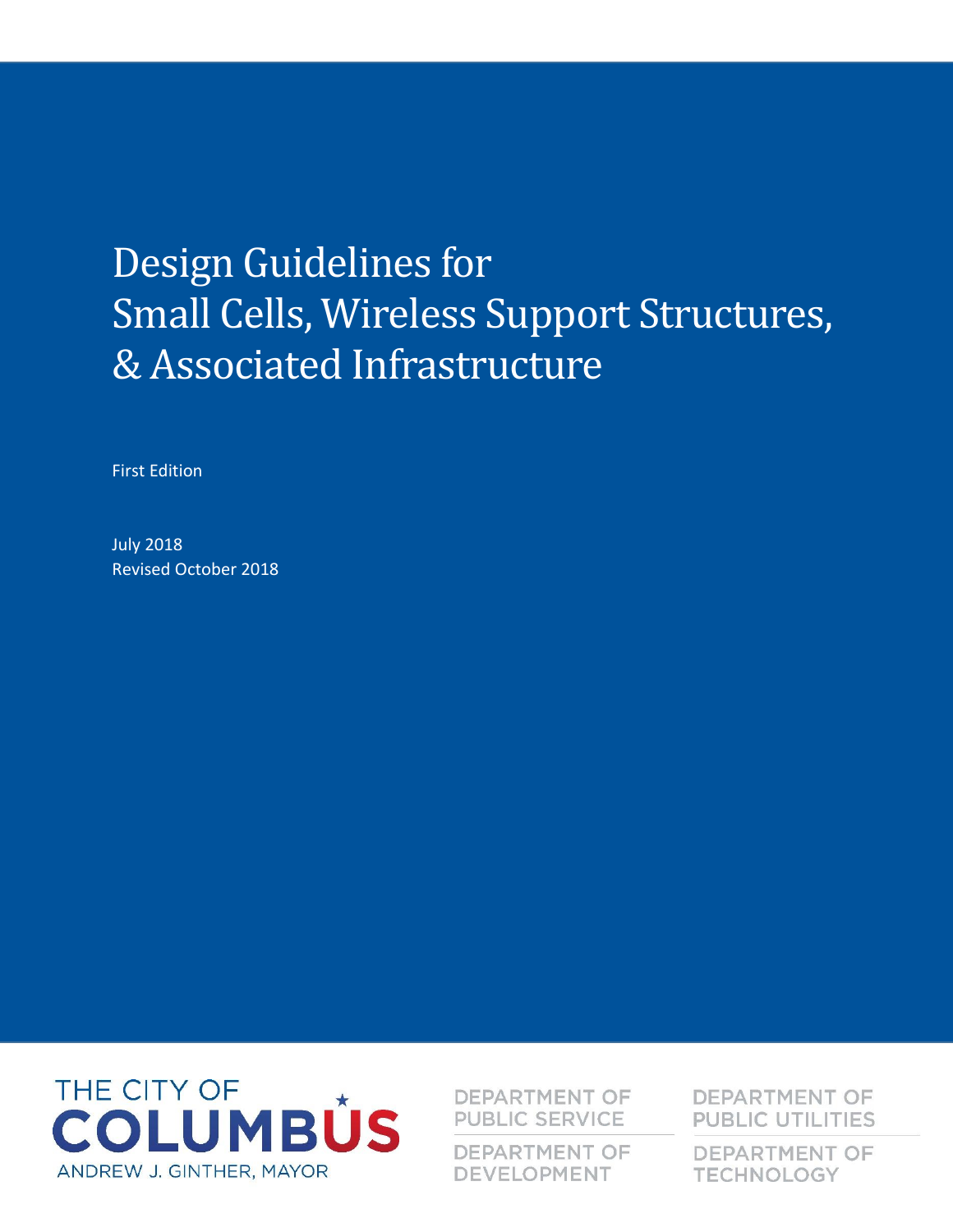# 1. Introduction

#### **1.1 Background**

Ohio House Bill 478 ("HB 478"), effective August 1, 2018, modifies the Ohio Revised Code concerning the regulation of wireless service deployed as small cell facilities within the municipal right-of-way.

The law's intent is to promote the rapid deployment of small cell facilities within the right-of-way as part of the next generation of wireless service known as "5G". Municipalities are obligated to grant or deny consent in a timely manner, with the recognition that a municipality may adopt design guidelines for the purpose of reviewing proposed small cell facilities. Although exempt from HB 478, small cell facilities proposed for poles owned by the Department of Public Utilities should follow the design guidelines to follow.

#### **1.2 Purpose**

The purpose of this document is to provide application procedures and design guidance for a number of potential buildout scenarios related to the deployment of small cell wireless facilities. The document will be used to:

- Provide uniformly applied criteria in a non-discriminatory fashion to all applicants;
- Support wireless service providers in the efficient deployment of small cell technology, to the benefit of residents, businesses, and visitors in the city of Columbus;
- Preserve and enhance the character of the city's neighborhoods and commercial corridors by ensuring that small cell deployments are appropriate for their given context;
- Inform the siting, design, landscaping, screening, camouflaging, public art opportunities, and other pertinent factors in the installation of small cell facilities;
- Promote small cell deployment that is of a high quality of design;
- Provide flexibility to allow for future technological advancements in small cells to be taken into account; and
- Comply with, rather than conflict with or preempt, all applicable state and federal laws, including relevant FCC rulings.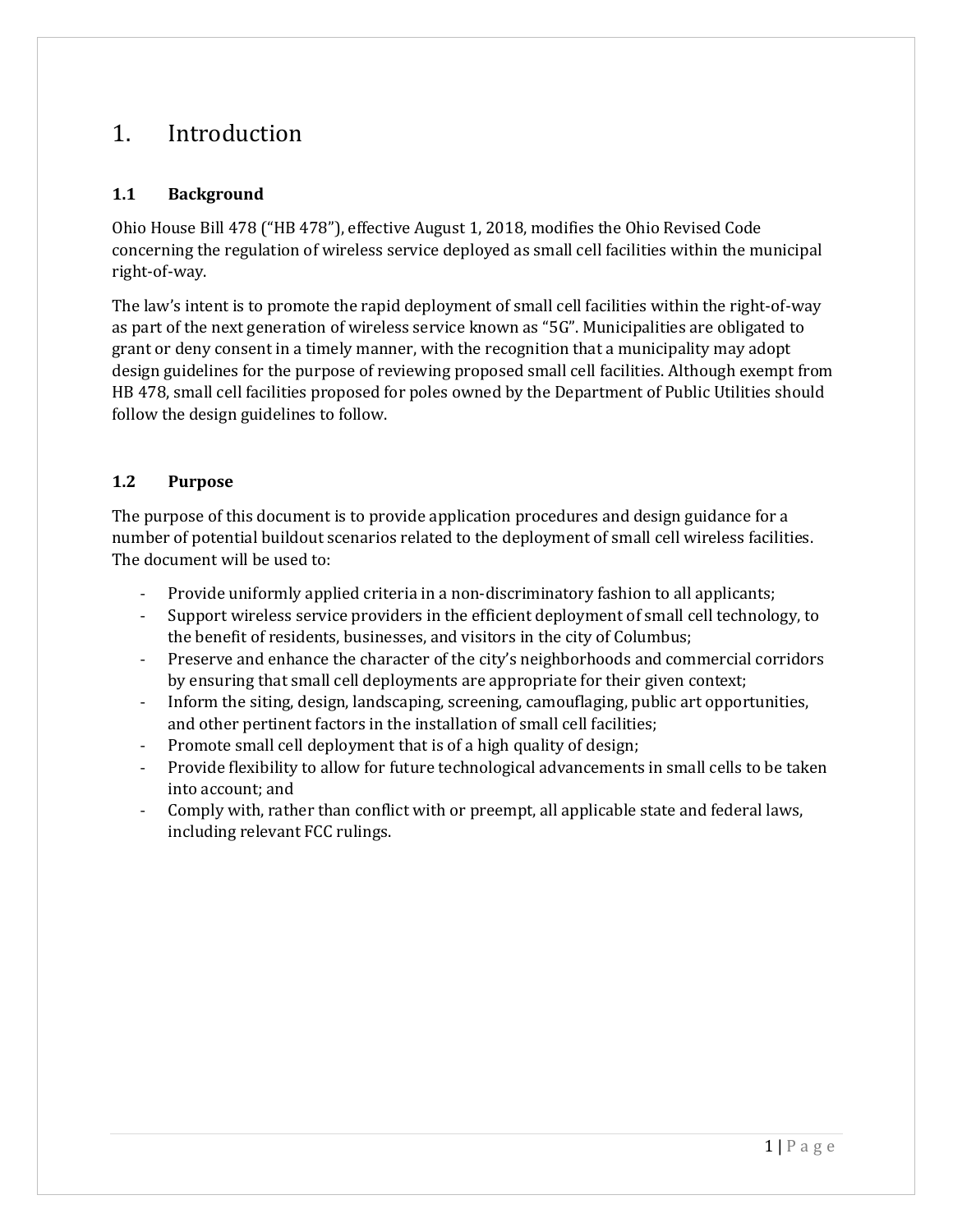#### **1.3 Applicability**

Placement or modification of a small cell facility and/or wireless support structure shall comply with these design guidelines at the time the permit for installation or modification is approved and as amended from time to time. These design guidelines are in addition to other rules and regulations promulgated pursuant to Title 9 and the Department of Public Service's ROW regulations. Wireless support structures owned by the Department of Public Utilities are exempt from the provisions of HB 478. Nonetheless, small cell facilities proposed on wireless support structures owned by the Department of Public Utilities should follow the design guidelines to follow, unless otherwise agreed to by written agreement with the Department of Public Utilities.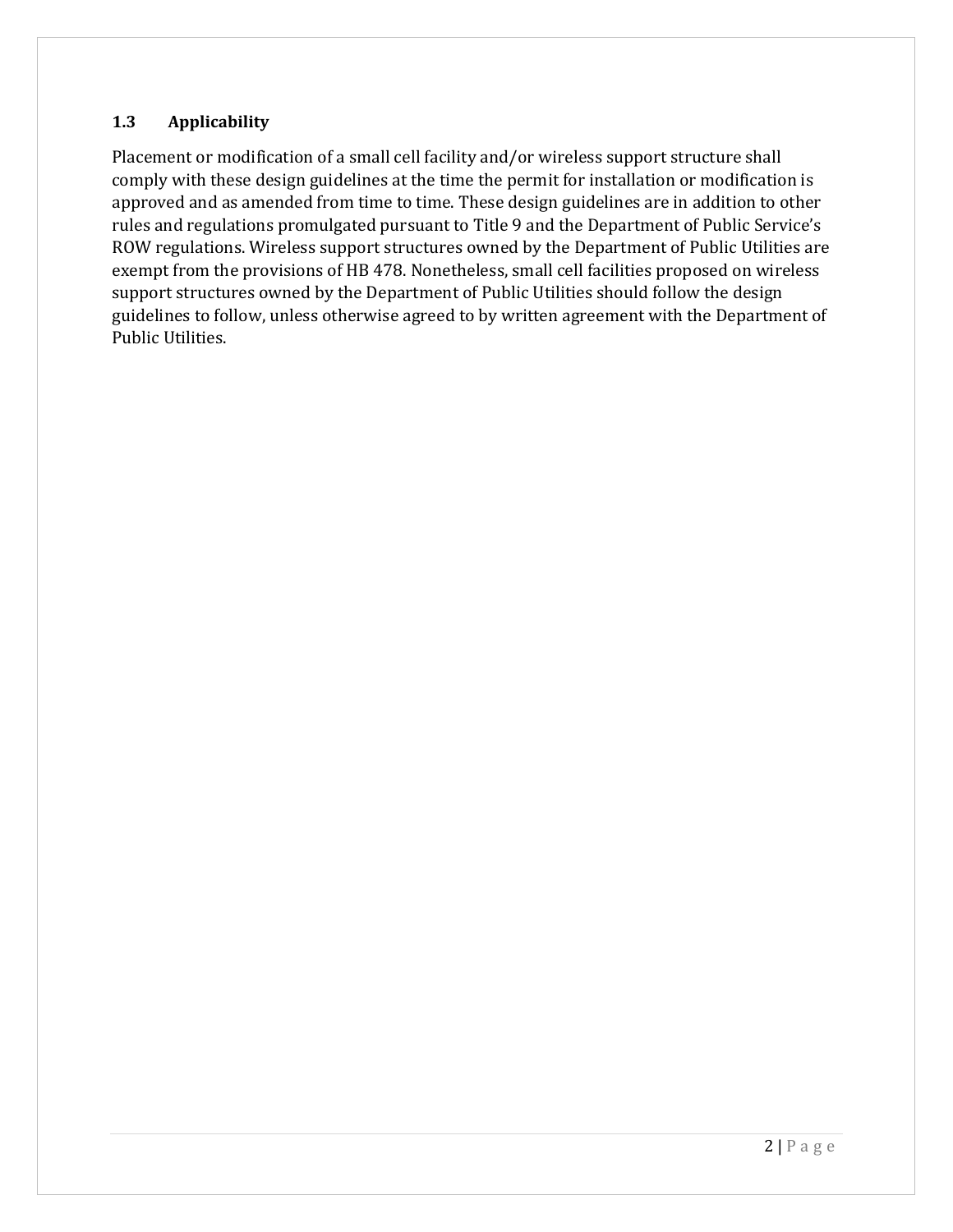# 2. Application Types

## Existing Wireless Support Structure Applications

#### **2.1 Type 1: New Small Cell Facility**

This type of application involves the installation of a new small cell facility on an existing structure within the right-of-way. This type of installation is referred to as collocation. This can occur on an existing utility pole, streetlight, traffic signal, or other existing pole. Attachments to poles owned by the Department of Public Utilities will require a separate agreement.

Standard Review Timeframe = 90 Days (Review timelines for attachment to poles owned by the Department of Public Utilities will comply with the pole attachment agreement.)

### **2.2 Type 2: Substantial Modification of Small Cell Facility**

This type of application involves the modification of a small cell facility on an existing structure within the right-of-way that is considered "substantial" under federal law, defined as:

- *(1) It increases the height of the structure by more than 10% or more than ten feet, whichever is greater;*
	- *(a) Changes in height should be measured from the original support structure in cases where deployments are or will be separated horizontally, such as on buildings' rooftops; in other circumstances, changes in height should be measured from the dimensions of the wireless support structure, inclusive of originally approved appurtenances and any modifications that were approved prior to the passage of the Spectrum Act.*
- *(2) It involves adding an appurtenance to the body of the wireless support structure that would protrude from the edge of the structure by more than six feet;*
- *(3) It involves installation of more than the standard number of new equipment cabinets for the technology involved, but not to exceed four cabinets; or, for wireless support structures in the public rights-of-way, it involves installation of any new equipment cabinets on the ground if there are no pre-existing ground cabinets associated with the structure, or else involves installation of ground cabinets that are more than 10% larger in height or overall volume than any other ground cabinets associated with the structure; and/or*
- *(4) It entails any excavation or deployment outside the current site.*

Standard Review Timeframe = 90 Days

#### **2.3 Type 3: Non-Substantial Modification of Small Cell Facility**

This type of application involves the modification of a new small cell facility on an existing structure within the right-of-way that is not considered "substantial" under federal law (see above definition of "substantial"). This type of install is referred to as an "eligible facility request".

Standard Review Timeframe = 60 Days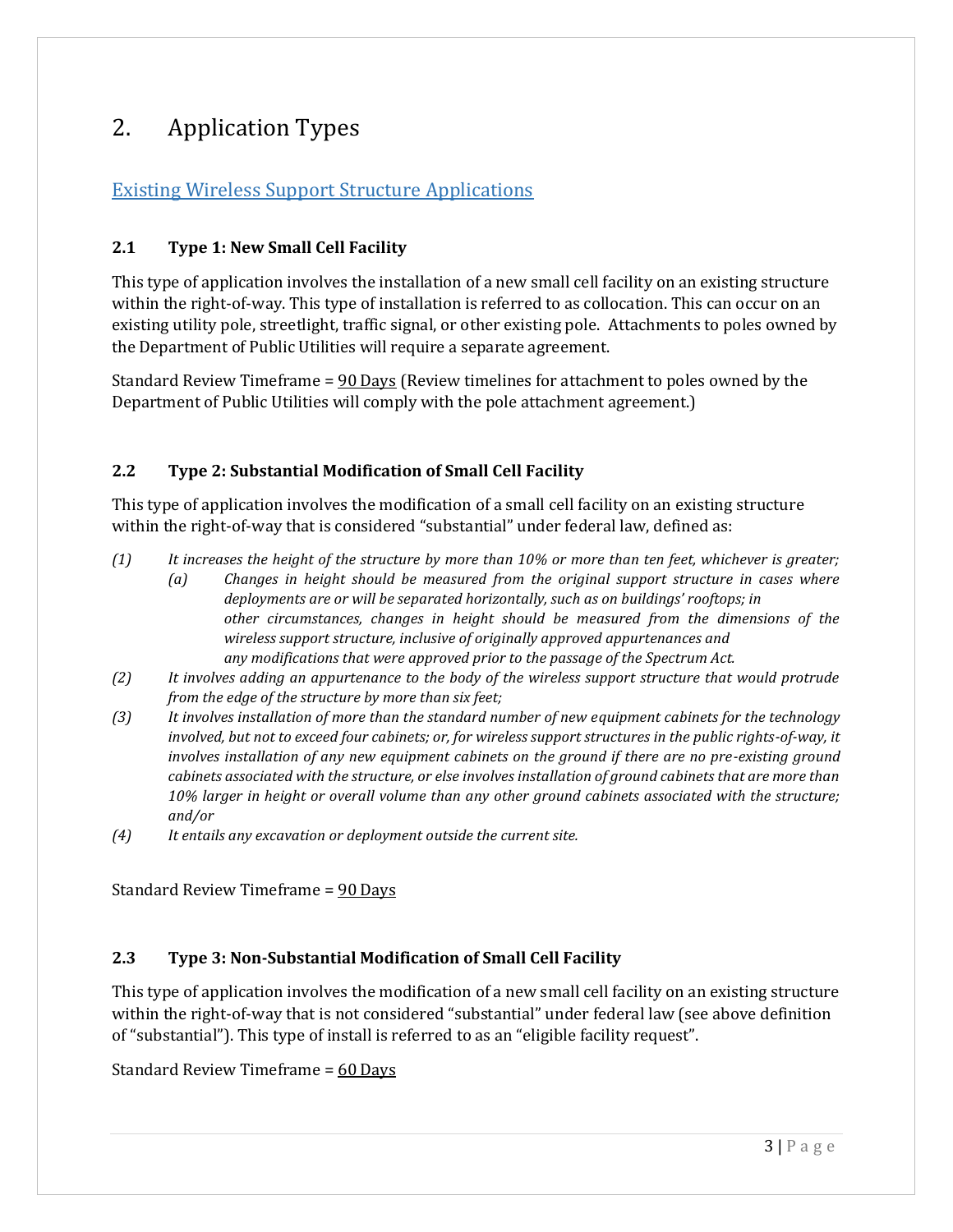## New Wireless Support Structure Application

#### **2.4 Type 4: New Small Cell Facility**

This type of application involves the installation of a new small cell facility on a new wireless support structure within the right-of-way.

For Type 4 applications, the City of Columbus may request dedication of the new wireless support structure to the City of Columbus.

Standard Review Timeframe = 120 Days

## Replacement Wireless Support Structure Application

#### **2.5 Type 5: New Small Cell Facility**

This type of application involves the installation of a new small cell facility on a new wireless support structure within the right-of-way that is replacing an existing wireless support structure at the same location. This may occur when the existing pole does not meet the needs of the applicant or a proposed small cell facility would not meet the design guidelines as provided by the City of Columbus.

For Type 5 applications, the City of Columbus may request dedication of the new wireless support structure to the City of Columbus.

Standard Review Timeframe = 120 Days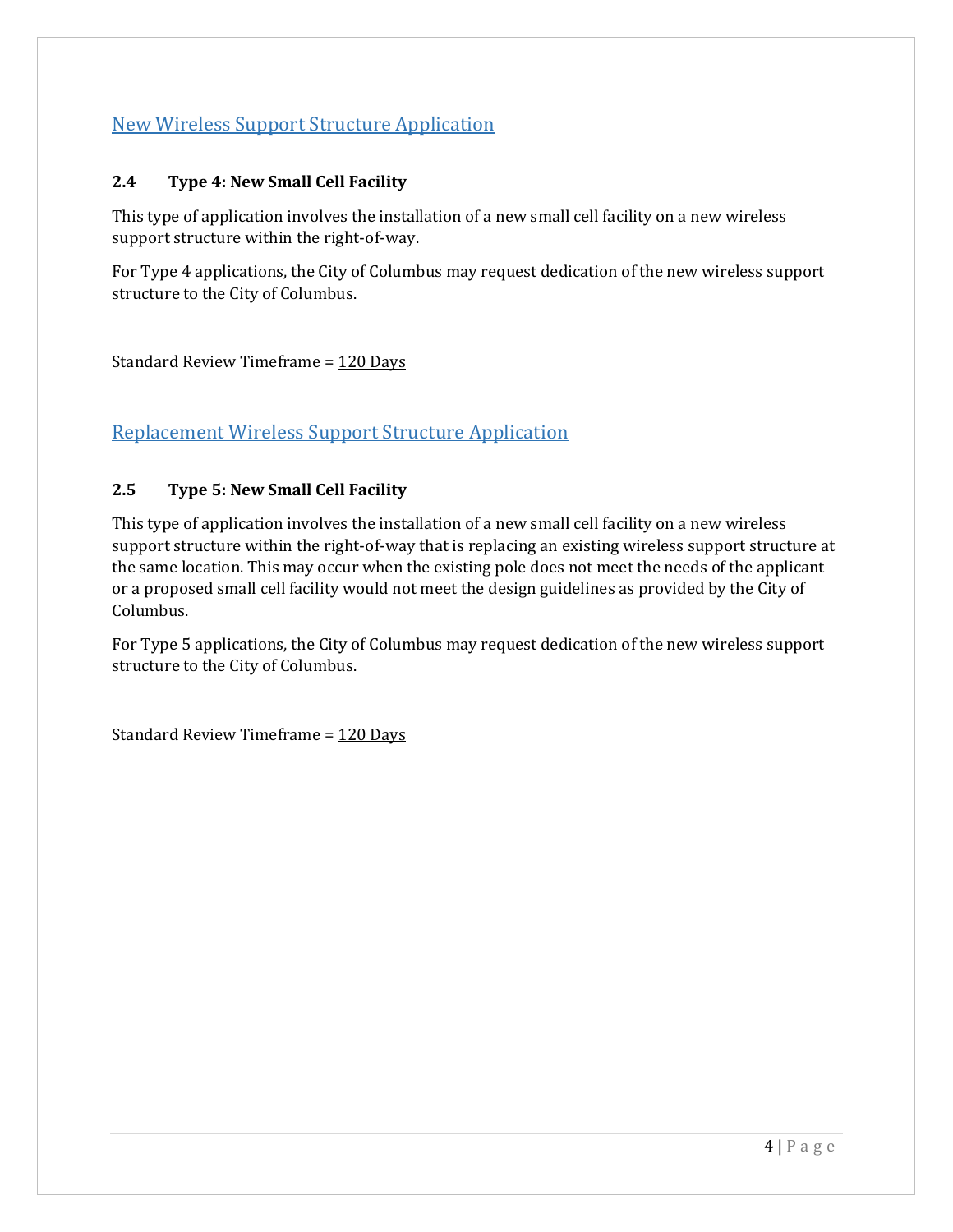# 3. Application Requirements

## **3.1 Pre-Application Meeting**

The City strongly recommends a pre-submittal meeting to meet with potential applicants and discuss projects on a conceptual level. The meeting is intended to identify the correct application type and content requirements for any given project, and also to create an informal forum in which applicants and the City can discuss any concerns that should be addressed as soon as possible to avoid any unnecessary delays in the processing of an application and deployment of wireless facilities in the City.

An appointment is required for all pre-submittal meetings. City staff may establish regular hours in which appointments are available. City staff will endeavor to provide applicants with an appointment within approximately five (5) business days after receipt of a written or email request. Each meeting is generally limited to discussion of up to five potential projects, but applicants may request to discuss additional projects provided that the additional time required does not impact other applicants' ability to obtain an appointment.

#### **3.2 Tolling of Applications**

The City will toll the timeline for review:

- (a) By mutual agreement between the applicant and the City,
- (b) In cases where the City determines the application is incomplete, or
- (c) When the number of applications is likely to result in difficulty processing them within the time limits noted under Application Types (Section 2) due to staff limitations. This would occur if the City received more than 90 applications within a consecutive 30 day period. For applications beyond the first 90, tolling shall be done as shown in Table 1 below.

| <b>Population</b><br>threshold | <b>Application</b><br>threshold | <b>Applications for</b><br>1st tolling<br>period (21 days) | <b>Applications for</b><br>2nd tolling period<br>$(15 \text{ days})$ | <b>Applications for</b><br>3rd tolling period<br>$(15 \text{ days})$ |
|--------------------------------|---------------------------------|------------------------------------------------------------|----------------------------------------------------------------------|----------------------------------------------------------------------|
| 100,001 or more                | 90                              | $91 - 120$                                                 | 121-150                                                              | 151-180                                                              |

Table 1 –

Schedule of tolling of applications for small cell facility applications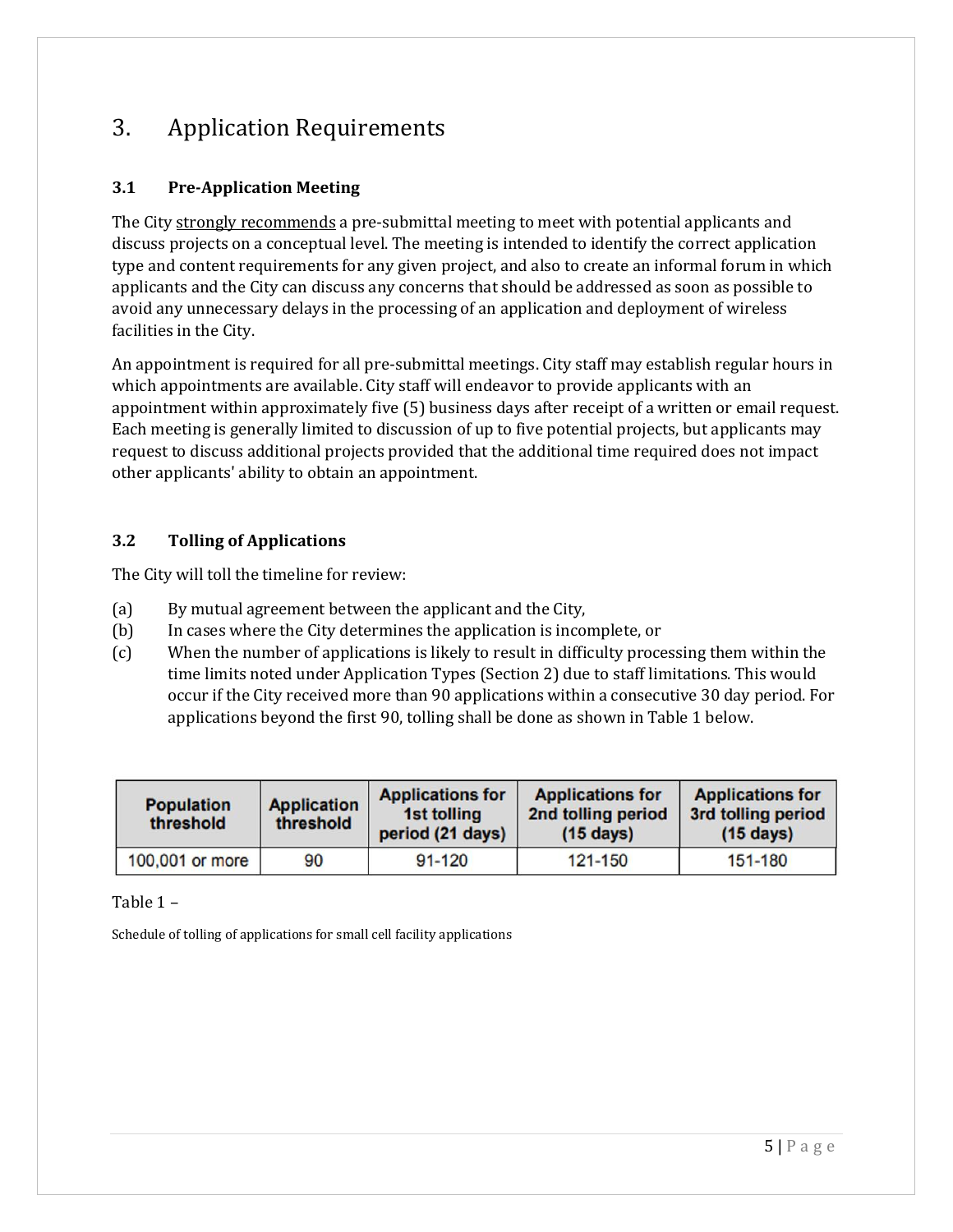#### **3.3 Required Submittal Materials**

Prior to submitting an application, the applicant is strongly recommended to complete a preapplication meeting. Once completed, an official application may be submitted, to include:

- 1. A permit application per the Department of Public Service's requirements, to include, at a minimum:
	- a. Name of company seeking permit
	- b. Point of contact
		- i. Mailing address
		- ii. Email address
		- iii. Phone number
	- c. Written documentation of agent designation
- 2. Application Type (see Section 2).
	- a. For Type 1 and Type 2 applications, the City of Columbus, in order to encourage collocation of small cell facilities by different carriers, may request an access agreement allowing other carriers to use the same wireless support structure where technically feasible. Demonstrative proof must be provided as to why collocation is not feasible.
	- b. For Type 4 and Type 5 applications, the City of Columbus may request dedication of the new wireless support structure to the City of Columbus.
- 3. Permit Fee of \$250 (2018).
	- a. Future permit fees are as follow: \$275 (August 2023), \$300 (August 2028)
	- b. Fees for attachment to poles owned by the Department of Public Utilities will comply with the pole attachment agreement.
- 4. Fully dimensioned site plan (prepared, sealed, stamped, and signed by a Professional Engineer licensed and registered by the State of Ohio).
	- a. Must depict any existing nearby wireless facilities (including from other carriers), with all existing transmission equipment identified; other improvements; the proposed facility, with all proposed transmission equipment and other improvements; and the boundaries of the area surrounding the proposed facility and any associated access or utility easements and setbacks.
- 5. Fully dimensioned elevation drawings (prepared, sealed, stamped, and signed by a Professional Engineer licensed and registered by the State of Ohio).
- 6. Structural Calculations (prepared, sealed, stamped, and signed by a Professional Engineer licensed and registered by the State of Ohio).
- 7. Color sample of existing pole (if applicable) with proposed paint color for the small cell facility.
- 8. Photo simulations from a least three reasonable line-of-site locations near the proposed project site.
	- a. The photo sims must be taken from the viewpoints of the greatest pedestrian or vehicular traffic. Angle of photo sim separation must be at 90 degrees or greater and provide a full profile depiction.
	- b. Photo sims should include all cabling, conduit, RF stickers, and identification stickers.
	- c. For existing poles that are leaning and slated for replacement, the photo sim should show the proposed upright pole.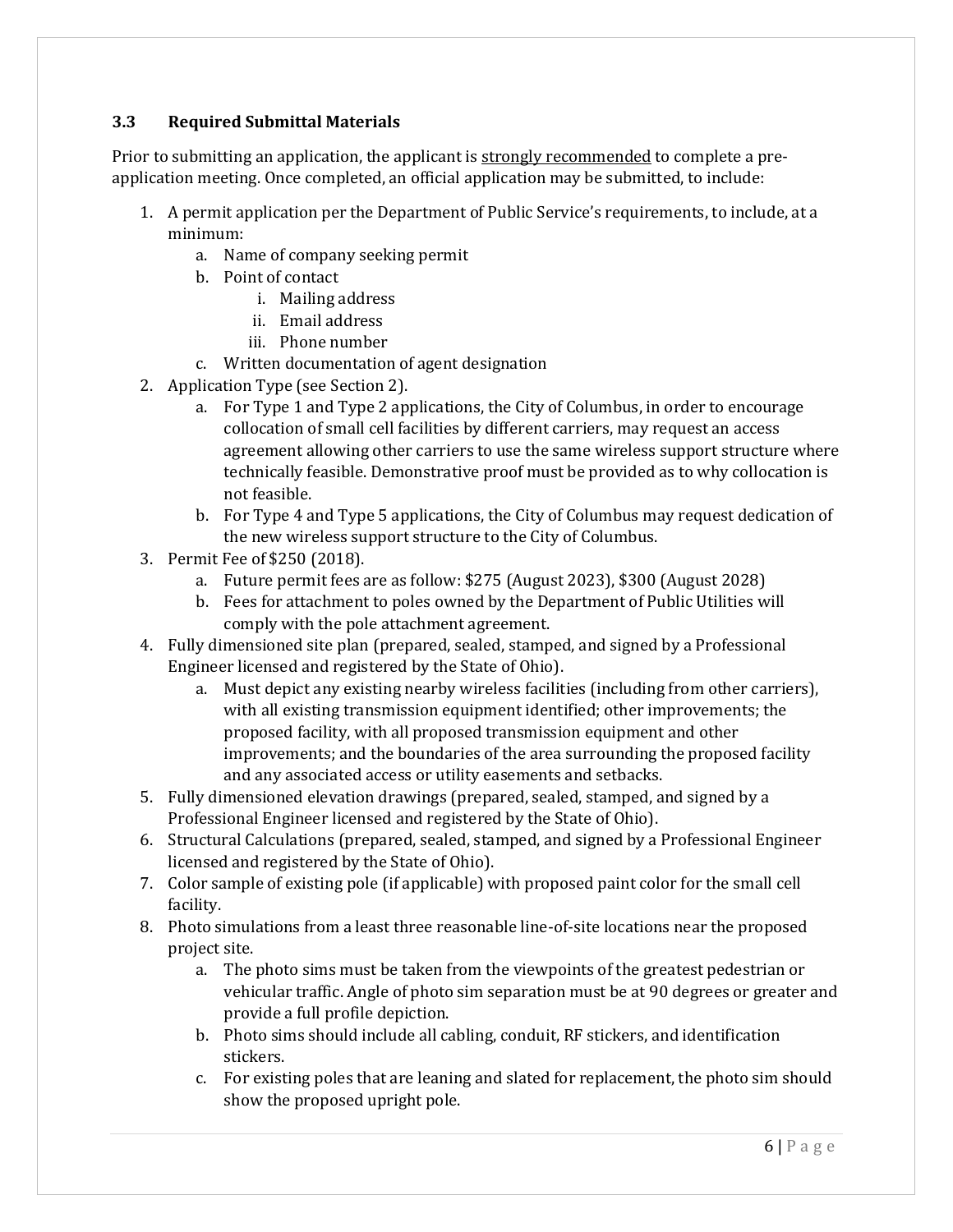- d. Photo sims should accurately reflect any proposed equipment offset from the pole
- e. Include date of photo simulation
- f. Photo sims should include all equipment proposed, including electric meter (if required), disconnect, and ground mounted equipment.
- 9. Equipment specifications:
	- a. Manufacturer name and model number
	- b. Physical dimensions including, without limitation, height, width, depth, volume and weight with mounts and other necessary hardware;
	- c. Technical rendering of all external components, including enclosures and all attachment hardware; and
	- d. The ambient noise level generated from the equipment, if any at 3 feet away and 10 feet away.
- 10. Landscape plans (for sites with ground-mounted equipment or cabinets)
	- a. Planting details
	- b. Plant species
	- c. Plant quantities
	- d. Spacing
	- e. Height/size at installation
	- f. Projected height/size at maturity
- 11. RF Compliance Affidavit
	- a. Applicants must submit a sworn affidavit prepared and signed by an RF engineer with knowledge about the proposed project that affirms the proposed project will be compliant with all applicable governmental regulations in connection with human exposure to radiofrequency emissions. The affidavit must include:
		- i. All frequencies on which the equipment will operate;
		- ii. How many channels will be used on each frequency;
		- iii. The effective radiated power ("ERP") output level in measured watts; and
		- iv. The height above ground for the lowest point on the lowest transmitter. The required disclosures above must be included for all transmitters on the support structure, which includes without limitation existing collocated antennas and antennas used for wireless backhaul (such as microwave dish antenna or U/E relay).
- 12. A webmap with publicly downloadable GIS data displaying a current accounting of active small cell facility locations within the City of Columbus as of the application date (maintained in an ongoing fashion).

#### **3.4 Incomplete Applications**

If the City determines during its review that the application is incomplete, the City will notify the applicant and suspend further review until the missing items are provided. Consistent with state and federal requirements, the City will toll the review timeline for incomplete applications. If the City determines the application is still incomplete after receipt of additional application materials, the City will toll the timeline again until the application is deemed complete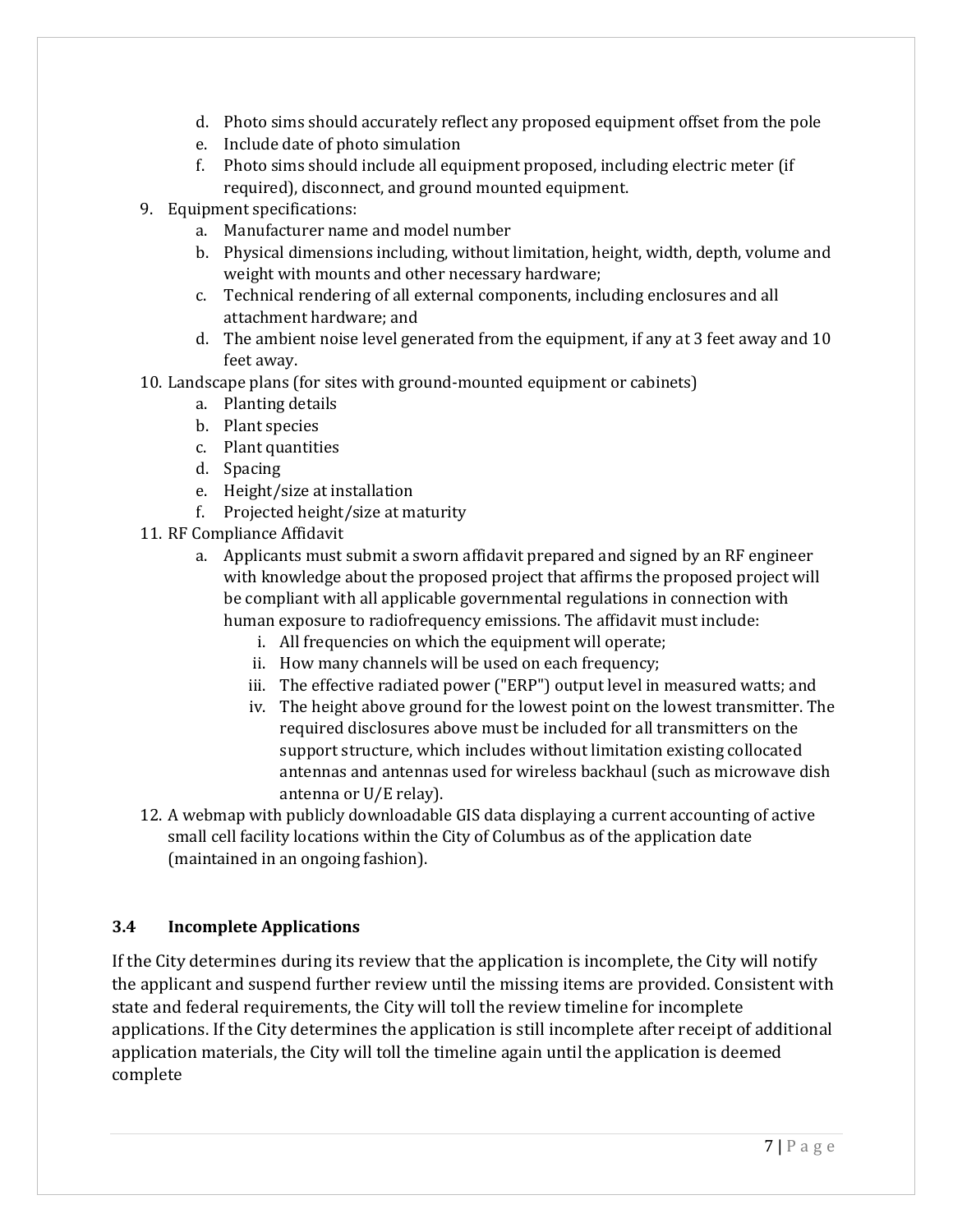## 4. Siting

#### **4.1 Existing Utility Pole Siting Preferences**

The City of Columbus recognizes that every location is unique, however, the following list represents the City's preferences when siting small cells on existing City and non-City owned utility poles. The list is provided in order of preference, with number 1 being the most preferred.

- 1. Poles that have an existing small cell facility.
- 2. Guy stubs Poles that do not have any electrical or communications; they simply provide a structural tie point for a guy wire for a neighboring pole
- 3. Poles with overhead secondary power conductors only (600 volts or less)
- 4. Primary electric poles with no attached equipment (with specific City approval for facilities owned by the Department of Public Utilities) Equipment includes transformers, reclosers, switches, capacitors, etc.)

#### **4.2 General Restrictions on New Wood Poles**

Collocation of small cell facilities on existing poles is a priority. Where a new pole is proposed at any location, the City reserves the right to require a metal pole rather than a wood pole based on the character of the proposed site location. In particular, new wood poles are strongly discouraged within the following areas:

- 1. Downtown District
- 2. East Franklinton District
- 3. University District
- 4. Historic Districts
	- a. Brewery District
	- b. German Village
	- c. Italian Village
	- d. Victorian Village
	- e. Other Historic Districts under the purview of the Historic Resources Commission
	- f. Other Historic Districts on the National Register of Historic Places
- 5. Areas with underground utilities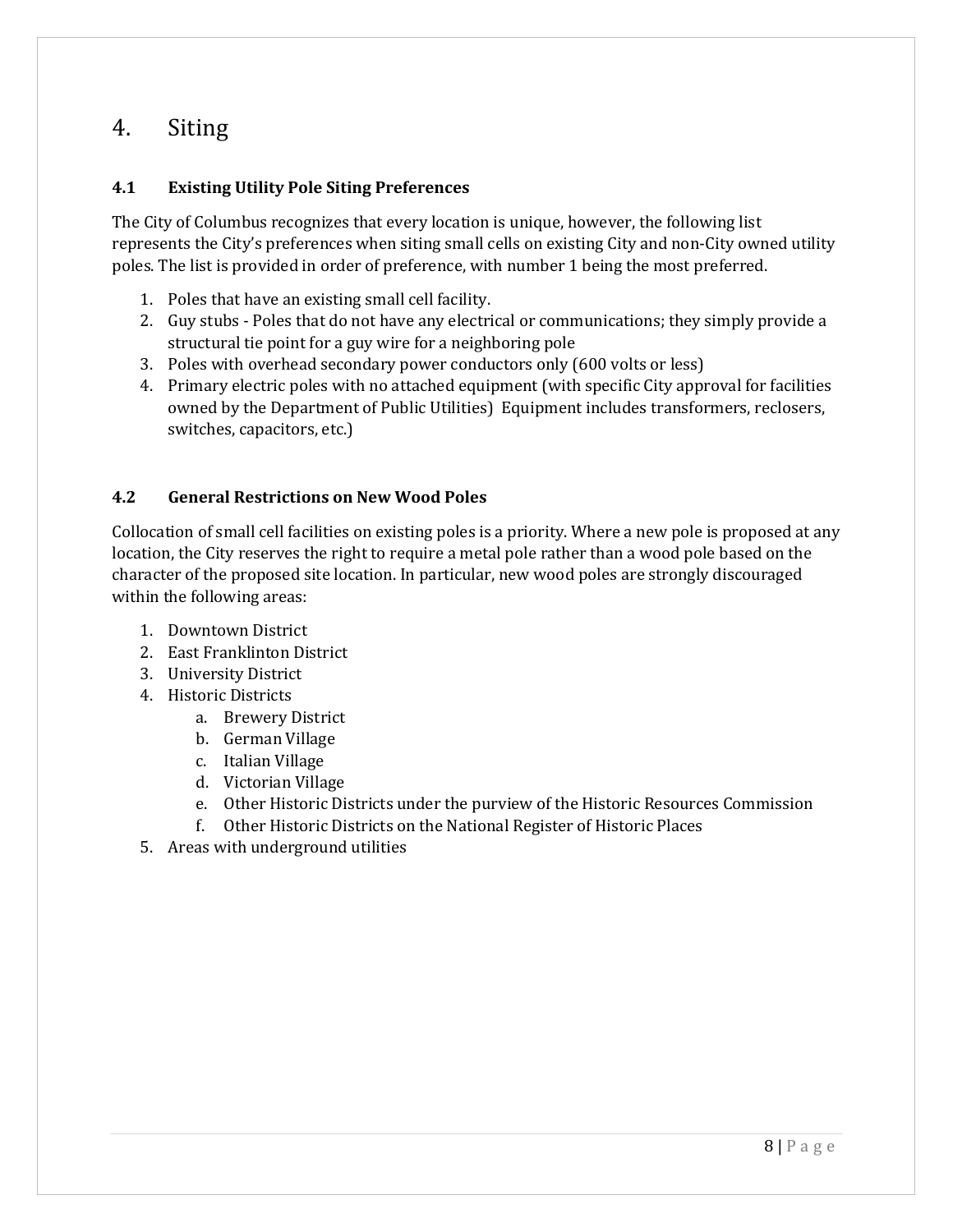#### **4.3 New Pole Siting Preferences**

In all locations, the City reserves the right to require a metal pole rather than a wood pole based on the character of the proposed site location. New freestanding poles acting as wireless support structures for small cells should be located:

- 1. At the intersecting property line (parcel line) of two adjoining parcels wherever possible.
- 2. A minimum of 15 feet away from existing or planned street trees to avoid disturbing the root zone,
- 3. Spaced an equal distance between trees.
- 4. So as to not obstruct access to fire hydrants.
- 5. A minimum of 5 feet from driveways, entrances, or walkways.
- 6. Outside of the perpendicular extension of the primary street-facing wall plane for single unit and two unit residential buildings (see Figure 1 below)
- 7. At least 250 feet from other wireless support structures (proposed or existing), not including existing streetlights or utility poles.
- 8. Aligned within the same plane as existing trees, streetlights, utility poles, and other street furniture located in the amenity zone.
- 9. So as to not impede, obstruct, or hinder pedestrian, bicyclist, or vehicular travel
- 10. At least 2 feet from the travel way, edge line, face of curb, sidewalk, bike lane, or shared use path.
- 11. So as to adhere to existing neighborhood or district based streetscape improvement guidelines.
- 12. So as to not violate the Americans with Disabilities Act (ADA).
- 13. Outside of the clear vision triangle as determined by the Department of Public Service.
- 14. Away from storefront windows, when in a commercial areas, so as to not negatively impact said commercial establishment.
- 15. So as to not be positioned in front of an individually listed historic building, property or landmark (does not apply to buildings deemed historic as part of a historic district).





Proposed Small Cell Facility located on a new freestanding pole shown in blue. Hatched area shown is the perpendicular extension of the primary street-facing wall where new freestanding poles are discouraged.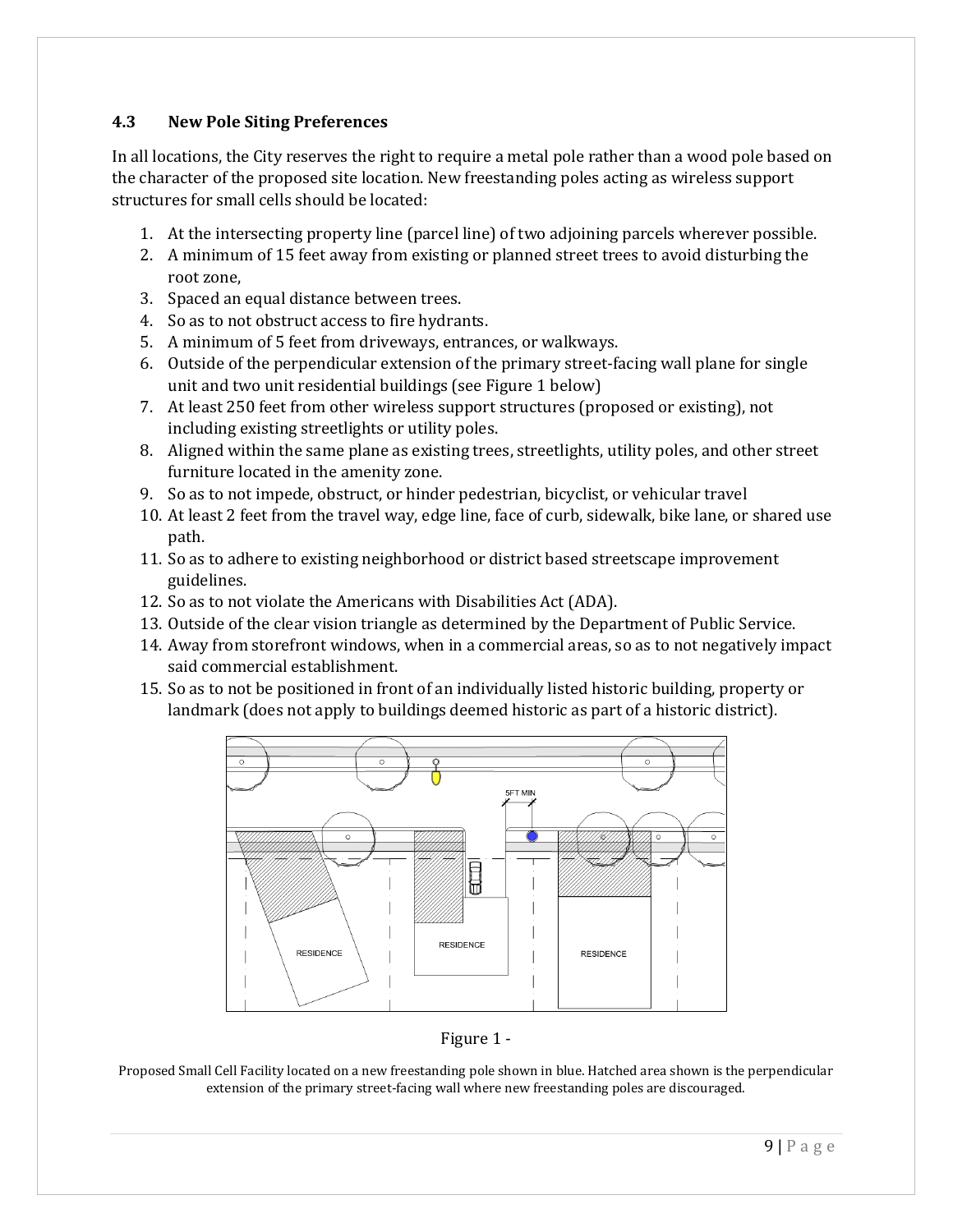#### **4.4 Collocation on Existing Poles:**

In order to reduce visual clutter, the City encourages the collocation of small cell facilities on existing poles where feasible. If the applicant chooses not to collocate when options appear available, a statement must be provided as to why collocation is not feasible.

#### **4.5 Collocation with other Wireless Carriers:**

As noted previously, the City of Columbus seeks to support wireless service providers in the efficient deployment of small cell technology, to the benefit of residents, businesses, and visitors in the city of Columbus. To that end, the City supports the collocation of small cell facilities by different carriers on the same wireless support structure wherever possible. If the applicant chooses to not collocate when options appear available, a statement must be provided as to why collocation is not feasible.

#### **4.6 Existing Small Cell Facility Designs:**

Type 2 and Type 3 applications (i.e. modifications to existing small cell facilities) are to be reviewed for consistency with the Design Guidelines. At the time of the application for modifications, the City may request reasonable, technically achievable modifications that are consistent with the Design Guidelines. Additionally, the City encourages the modification of existing non-compliant small cell facilities that would result in facilities that are more consistent with the Design Guidelines.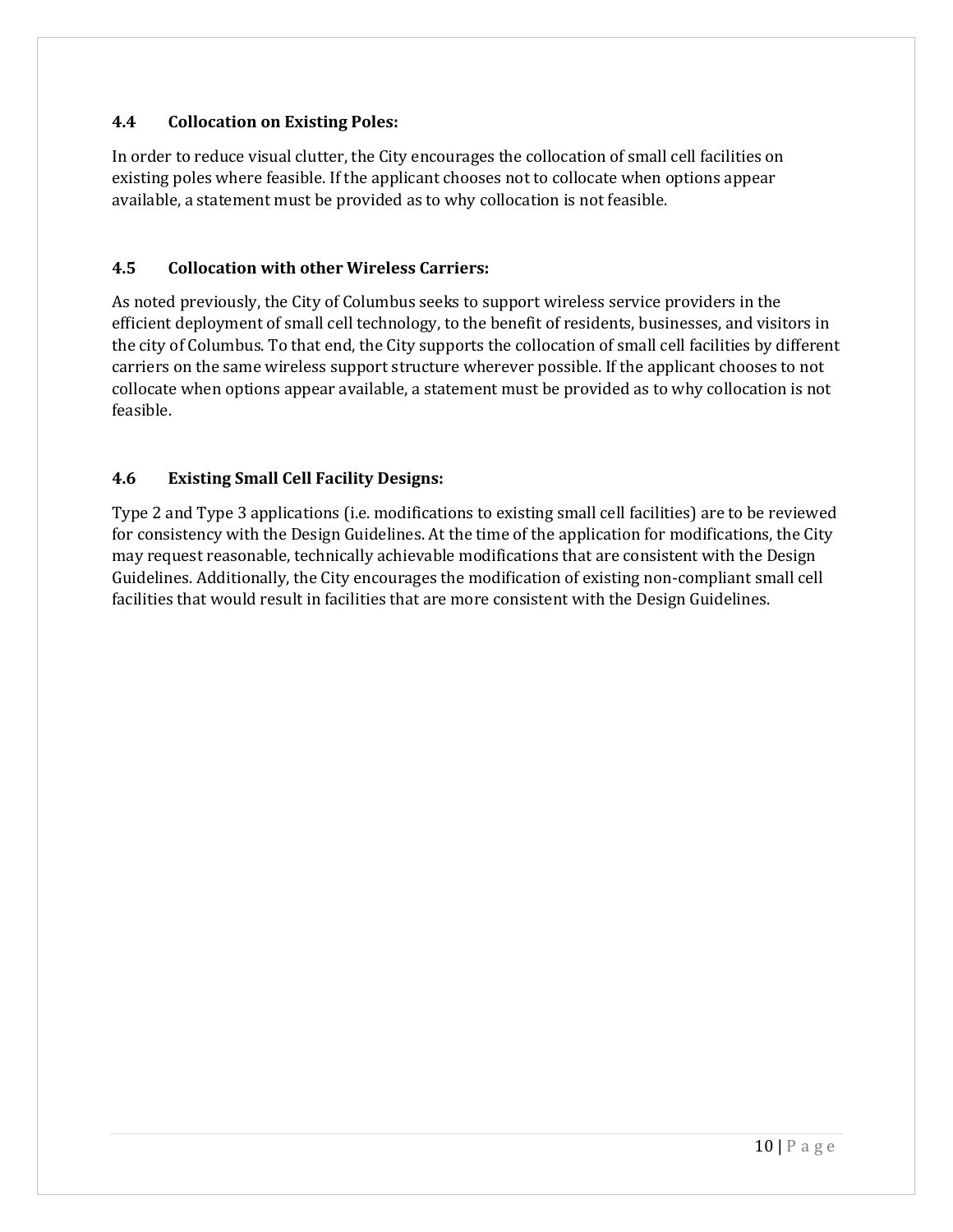# 5. Design Guidelines

#### **5.1 General Design Guidance:**

1. **Concealment:** The design of any small cell facility should include concealment elements, including camouflaging and shrouding.

#### 2. **Cabling:**

- a. All cabling shall be hidden within conduit, shrouds, or by other concealment techniques.
- b. For non-wood poles, underground cable or wires should transition directly into the pole base without any external junction box.
- c. Excess cable shall not be spooled, coiled, or stored on the pole except within the approved shroud or cabinet
- 3. **Paint:** Antennas, brackets (mounting), equipment boxes (excluding ground mounted equipment), shrouds, meters, disconnects, conduits, and all other components of the small cell facility should be painted to match the color of the pole.
- 4. **Equipment Lighting:** Unless otherwise required for compliance with FAA or FCC regulations, the facility shall not include any permanently installed lights. Any lights associated with the electronic equipment shall be appropriately shielded from public view. This guideline is not meant to prohibit installations on streetlights or the installation of luminaires or additional street lighting on new poles when required by the City.
- 5. **Advertisement:** All manufacture equipment labels shall be removed, covered (i.e. by shrouding), or painted to match the pole and other equipment. Visibly depressed or indented manufacturer logos or names should be avoided, or filled in to match the equipment.
- 6. **Vaulting:** Installation in Underground Area: Where existing equipment and utilities are located underground, the City may at its discretion, require the installation of pad-mounted or vault-mounted equipment. Undergrounding of utilities is generally encouraged throughout the City.
- 7. **Height:** 
	- a. The height of new wireless support structures, including the small cell facility itself, should not exceed 40 feet, except in areas where the predominant character is industrial in nature, in which case the height should not exceed 50 feet.
	- b. For an existing wireless support structure, the antenna and any associated shroud may be located at the top of the existing structure, but may not increase the height be more than 5 feet.
- 8. **Stickers:** Excessive stickers are discouraged. Where stickers are required by FCC regulation or for identification, the background of the sticker should match the color of the equipment, with black lettering, unless otherwise required by law.
	- a. **RF Warning Labels:** Utilize the smallest and lowest visibility RF warning stickers required by law, with the sticker placed as close to the antenna as possible.
		- i. For areas with nearby residential, place the sticker facing the street.
		- ii. Otherwise, place the sticker facing away from the street.
	- b. **Identification Label:** Identification of the small cell facility owner should be limited to a single sticker no larger than 4 inches by 6 inches. The background of the sticker should be the same color as the equipment, and should be placed on the bottom of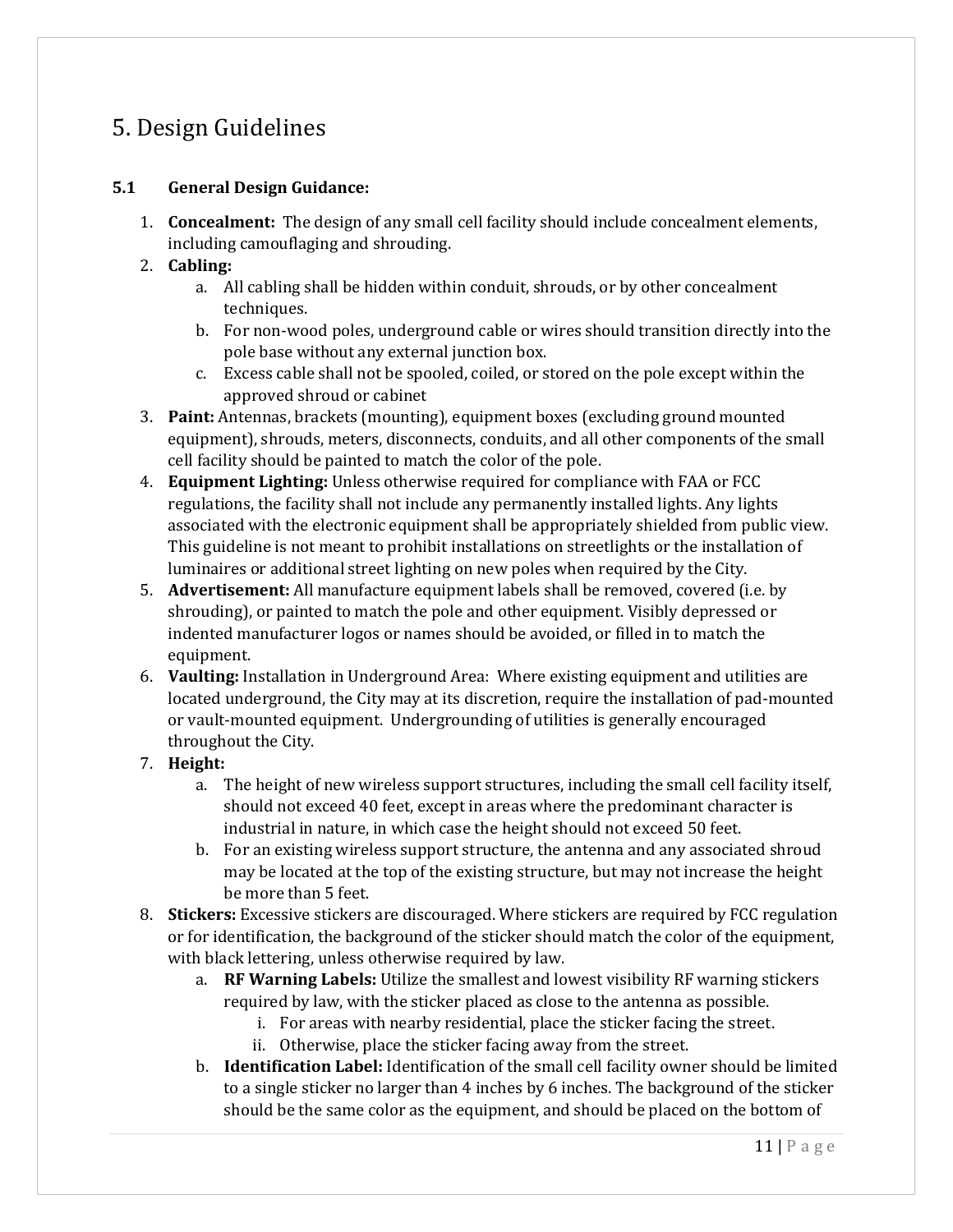the equipment shroud if possible. Alternatively, the label may be placed on the equipment opposite the direction of vehicular travel on the adjacent roadway. The label should include:

- **i.** Carrier name
- **ii.** Location identification information
- **iii.** Emergency telephone number

#### **5.2 Antenna Design Guidance:**

#### 1. **Antennas:**

- a. The antenna(s) associated with the first installation should be top-mounted and concealed within a radome that also conceals the cable connections, antenna mount and other hardware.
- b. Top-mounted antennas should be directly mounted to the pole or utilize a short extension that is full shrouded. Very tall extensions are generally not supported.
- c. Top-mounted antennas should be centered on the pole, not offset.
- d. Top-mounted antennas should be the same diameter of the pole at the point of attachment, and should appear as a seamless vertical extension of the pole.
- e. When a larger diameter antenna is required, the diameter should be no larger than 14 inches in diameter and include a smooth tapered shroud from the pole to the antenna.
- f. Top-mounted antennas should be no larger than 5 feet tall, including the antenna itself, radio head, mounting bracket, and all other hardware necessary for a complete installation.
- g. The antennas should be non-reflective and painted to match the pole (wireless support structure).
- h. Top- mounted antennas should not be installed on poles with primary electric wires. All antennas on primary electric poles shall be installed in the pole's communication space.
- i. The City may approve one side-mounted antenna per pole with the initial installation, in lieu of a top-mounted antenna, if, in the City's discretion, the sidemounted antenna would be more appropriate given the built environment, neighborhood character, and overall site appearance.
- j. Side-mounted antennas should conceal all cabling within the antenna arm extension.
- k. Side-mounted antennas should be installed parallel to the roadway.
- l. Antenna may not exceed 6 cubic feet in volume
- 2. **Wireless Backhaul:** The City generally discourages the use of microwave or other wireless backhaul that requires additional or separate antennas, with wired backhaul being preferred.
- 3. **GPS Antennas:** Where necessary for the operations of the small cell facility, GPS antennas should be built into the proposed primary antenna rather than added after the fact.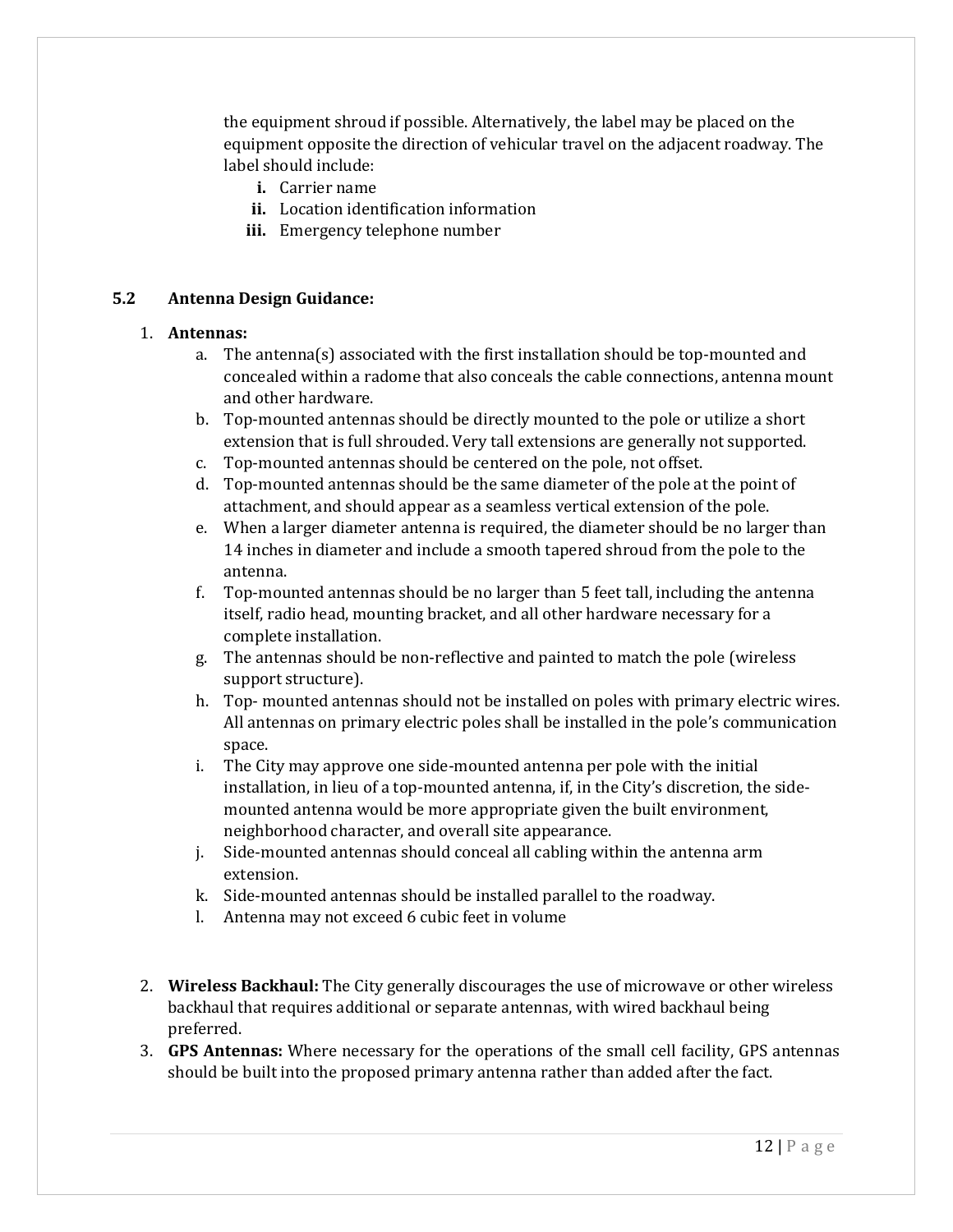#### **5.3 Electric Meter Design Guidance:**

- 1. **Flat Rate:** Generally, utility-grade metering is preferred. However, flat rate electric service may be negotiated for installations where a "glass bubble" meter is impractical.
- 2. **Glass Bubble Meter:** If a glass bubble meter is proposed, the applicant should use a meter with a slim profile cabinet as shown in Figure 2,
- 3. **One Meter:** For poles with multiple wireless carriers, one electric meter (if present, or required) should serve all carriers, if feasible.



Figure 2 –

Slim profile electric meter on an existing wood pole. Note, however that it is not painted to match the pole per City of Columbus guidance.

4. **Disconnect Switches:** Place disconnect switches above or below the meter (when present) rather than to the side of the meter.

#### **5.4 General Equipment Design Guidance:**

- 1. **Number of Shrouds:** Generally, only one equipment shroud, containing all required small cell equipment, should be installed per pole. In cases where there are multiple wireless carriers using a pole, equipment shrouds should be the same width and color and stacked to present a unified design aesthetic.
- 2. **Sound:** Passive cooling (no noise generation) is preferred. If active cooling is required, the following guidelines apply for sound limits.
	- a. Goal of less than 30 decibels within 3 feet of any property line.
	- b. Maximum of 45 decibels within 3 feet of any residential property line or park
	- c. Maximum of 55 decibels within 10 feet of all other property lines
- 3. **Equipment, Cabling, & Conduit Attachments:** 
	- a. For existing and proposed wood poles, all equipment, cabling, & conduit attachments should be flush with the pole.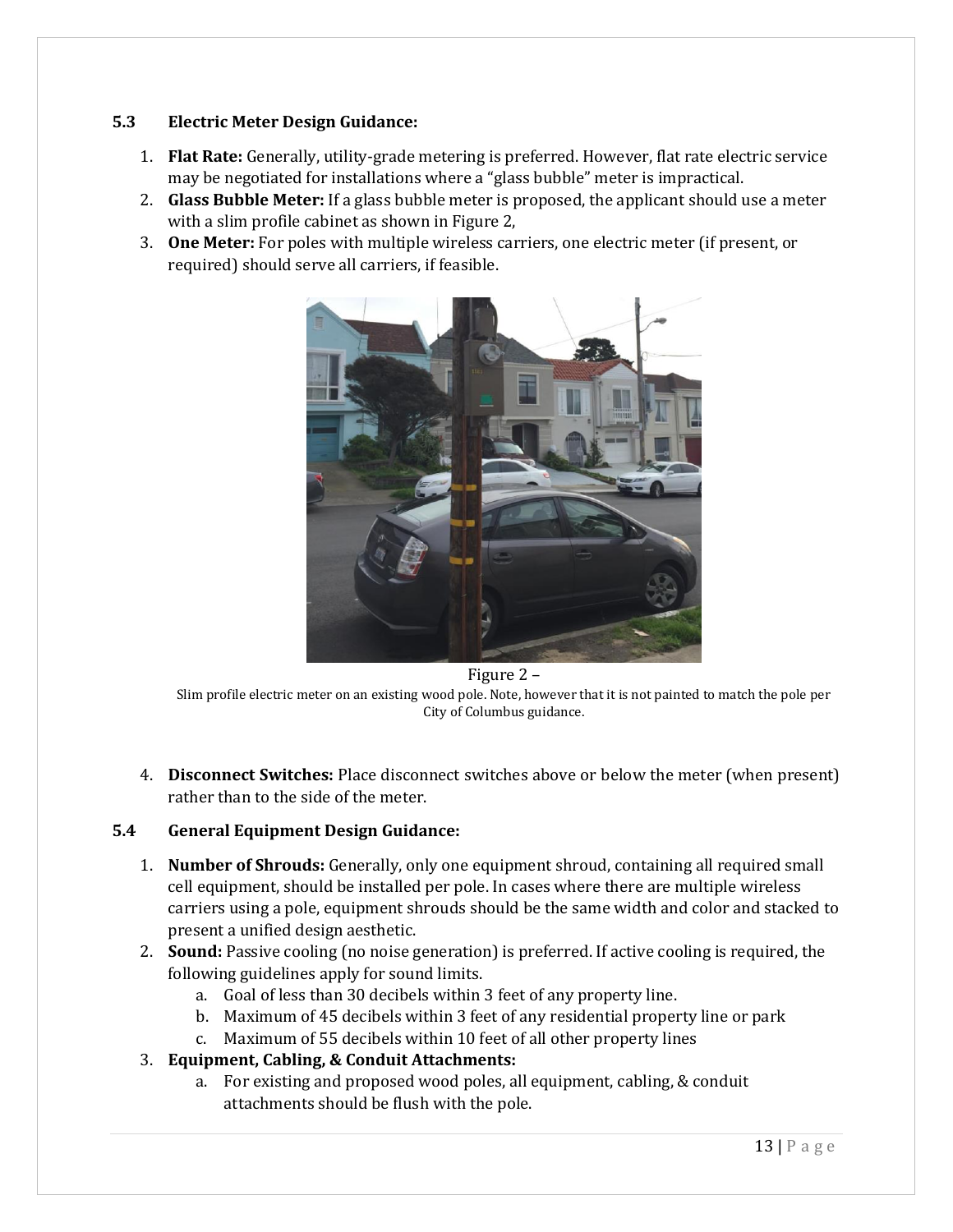- b. All wires, cables, and connections shall be located within the smallest diameter channel, conduit, u-guard, or shroud feasible, with a maximum diameter of 4", painted to match the pole.
- c. If existing pole limitations restrict this, pole replacement should be considered.
- d. If an offset from the pole is necessary for equipment, the shroud should include wings that fully conceal the offset.

#### **5.5 Pole Mounted Equipment:**

- 1. When pole-mounted equipment is either permitted or required, all equipment other than the antenna(s), electric meter and disconnect switch must be concealed within an equipment shroud.
- 2. The equipment should be installed no lower than 15 feet above ground level.
- 3. The equipment shroud must be non-reflective and painted to match the existing pole.
- 4. It is preferred that equipment shrouds be mounted flush to the pole, subject to the pole owner's approval.
- 5. Standoff mounts are permitted for the equipment shroud, but may not exceed six (6") inches and must include metal flaps (or "wings") to conceal the space between the shroud and the pole.
- 5. Pole mounted equipment, including shrouds, should be long and narrow, with a target width equal to that of the pole.
- 6. Pole mounted equipment, including shrouds, should face away from nearby residential windows, where present.
- 7. The equipment shroud, electric meter, and disconnect should be placed on the same side of the pole and stacked as closely as possible along a common centerline.
- 8. Equipment may not exceed 28 cubic feet in volume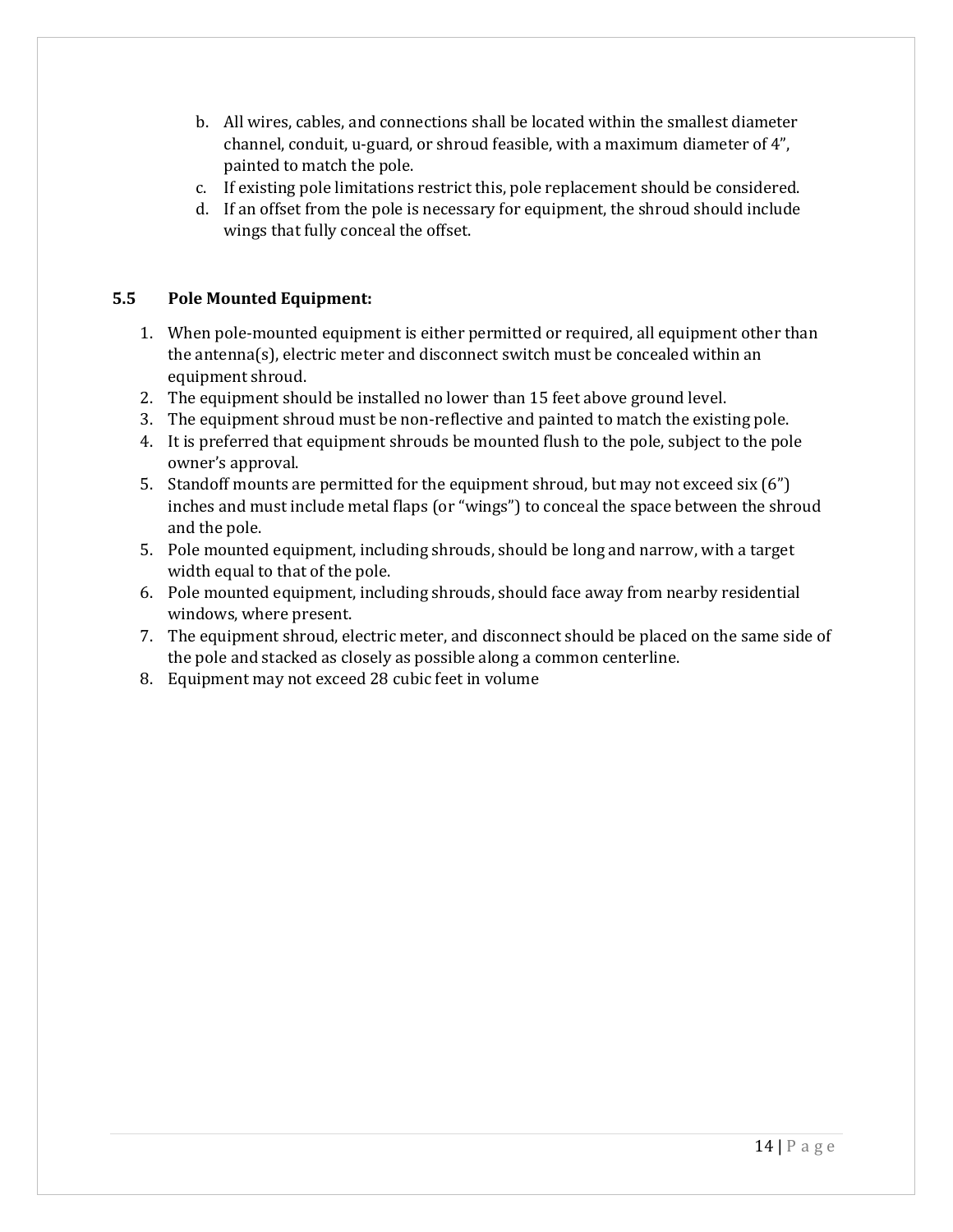#### **5.6 Ground Mounted Equipment Design Guidance:**

- 1. Where ground mounted equipment or boxes are proposed the following apply:
	- a. **Suburban Commercial Areas**
		- i. Ground mounted equipment should be 100% screened using evergreen plant material and shown on the landscape plan.
		- ii. The ground mounted equipment should be painted to blend in with the landscaped screening to the greatest extent possible.
	- b. **Urban Commercial Areas**
		- i. Ground mounted equipment is discouraged, with vaulting encouraged for areas where utilities are located underground.
		- ii. Ground mounted equipment may be supportable if located in a box with a public art wrap (Columbus Art Commission review may be necessary) or camouflaged as part of a street furniture option or bus shelter. See Figure 3 for an example of each.





Figure 3 –

Example of a public art wrap on ground mounted equipment in an urban commercial area, and a bench with equipment cabinet below.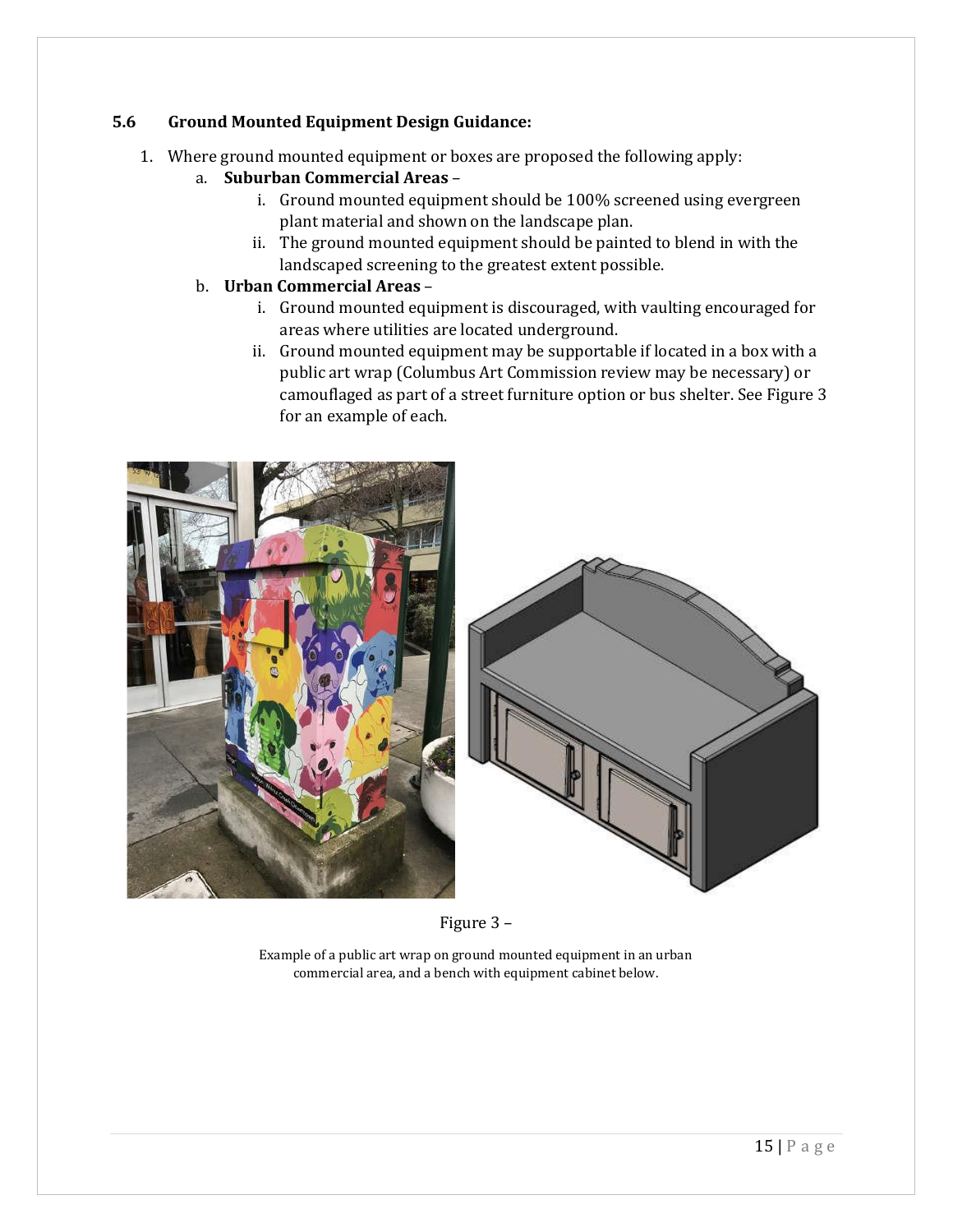#### **5.7 New Pole Design Guidance:**

- 1. **New Poles with Blank Connections:** The City may require that for Type 4 and Type 5 applications, that the new pole include blank connections for City use such as cameras, food truck connections, wi-fi, wayfinding signage, or banners.
	- a. A minimum of 15% of the pole design structural capacity shall be reserved for future City installations.

#### 2. **New Integrated & Standalone Metal Poles:**

- a. Base equipment cabinet should be round to match diameter below.
- b. Base equipment cabinet preferred diameter is 16 inches, with a maximum of 20 inches.
- c. A decorative transition or base cover should be installed as a transition to the pole
- d. Base equipment cabinet should be no taller than 5 feet in height.
- e. Base equipment cabinet shall not have a continuous horizontal surface greater than 1.5 inches, to avoid accumulation of debris and litter,
- f. Pole should create a cohesive architectural aesthetic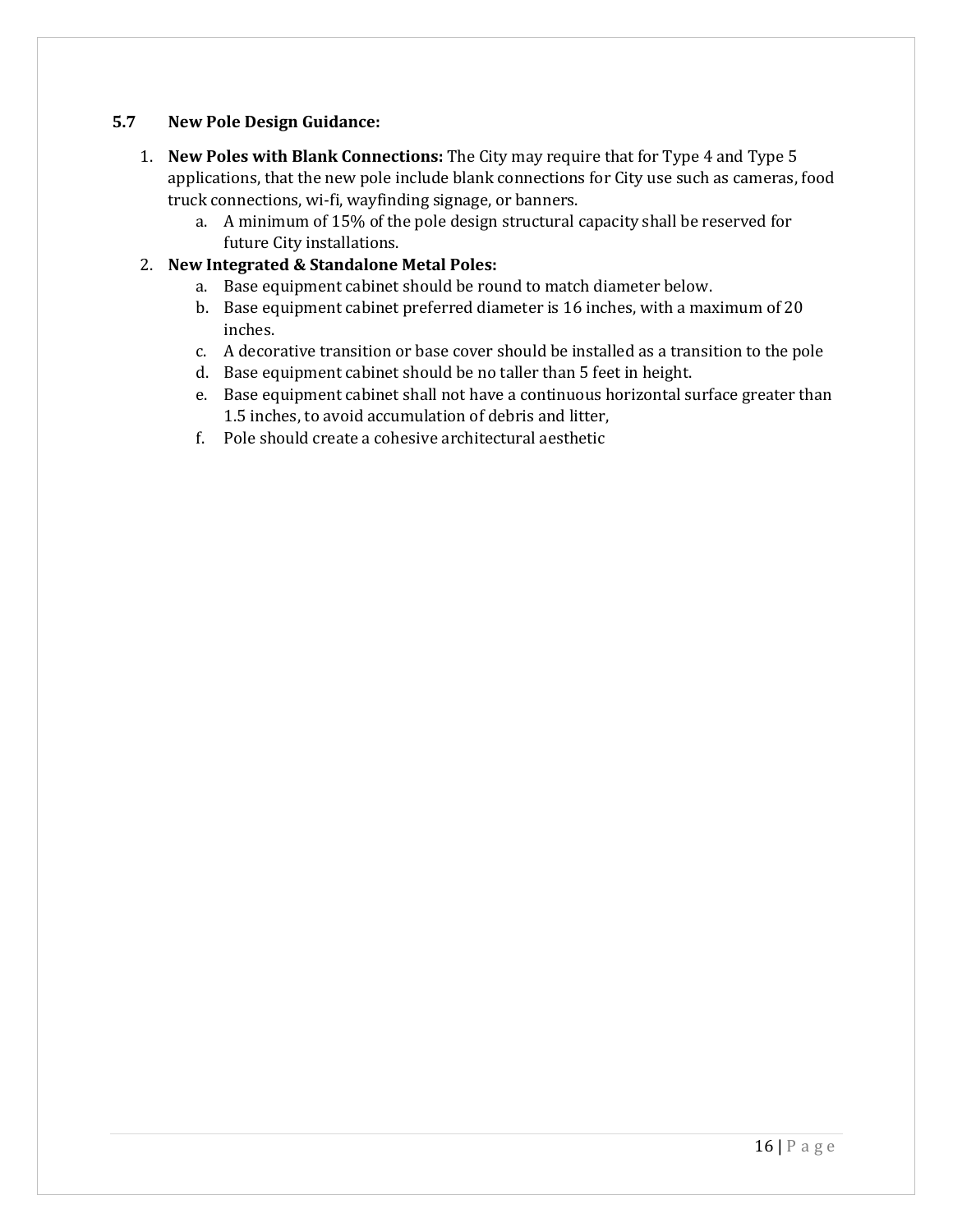



Examples of integrated street light with small cell facility